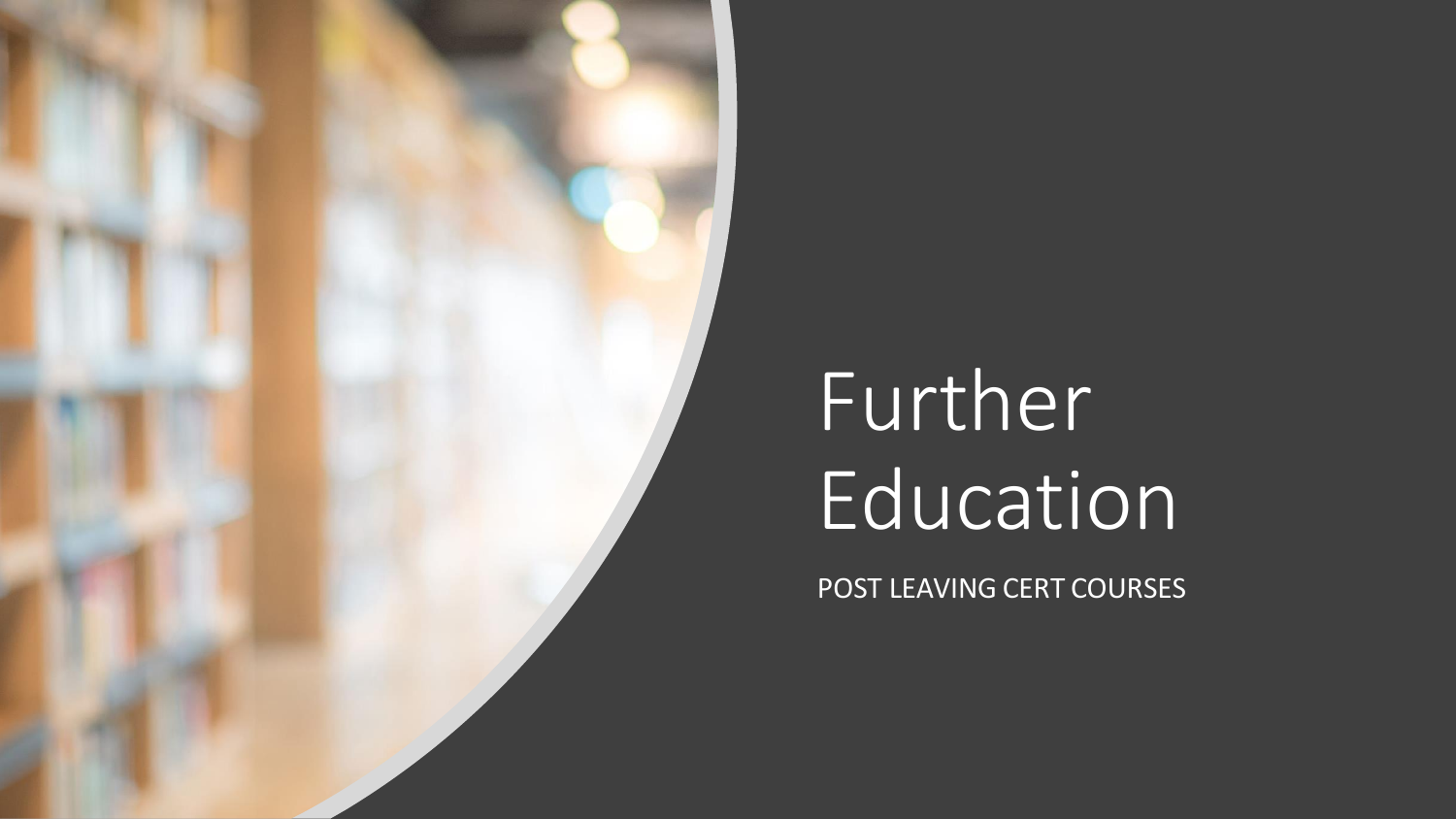#### Why Choose a PLC Course?

- Post Leaving Cert Courses in Further Education can provide a direct route to Third Level Education.
- Further Education is a fantastic option for Leaving Cert students that are not sure about what to study at Third Level Education. Students can 'try out' an area of study in Further Education before committing to a full-time degree.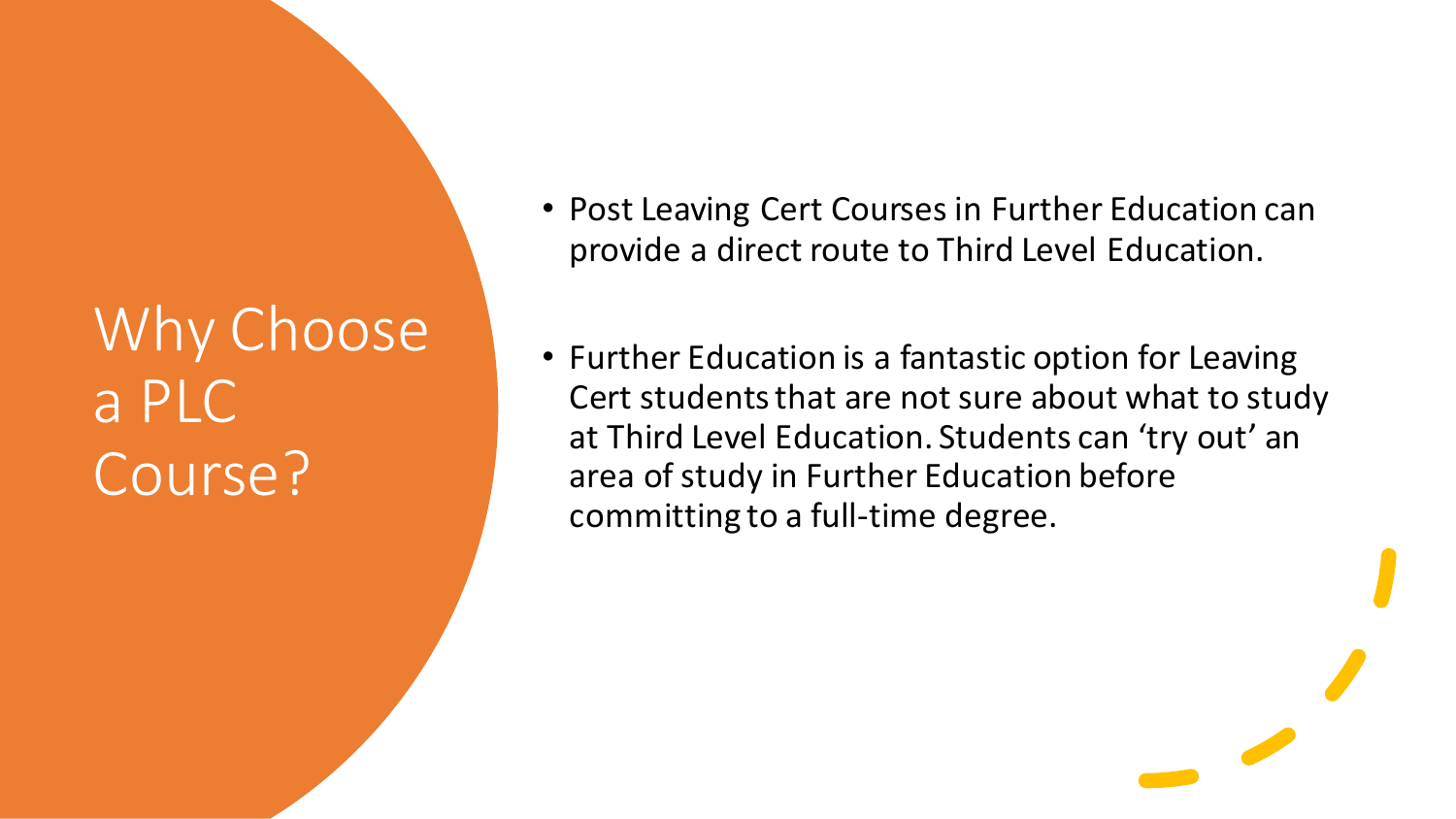## Why Choose a PLC Course

- Further Education is an excellent pathway for students that do not meet the points requirement for a high points course in a Higher Education Institution (HEI). GY301 holds 30 places for PLC students!
- Further Education provides opportunities for school leavers and learners of all ages to consolidate their learning in their area of specific interest.
- PLC Courses are a progressive alternative to repeating the Leaving Certificate.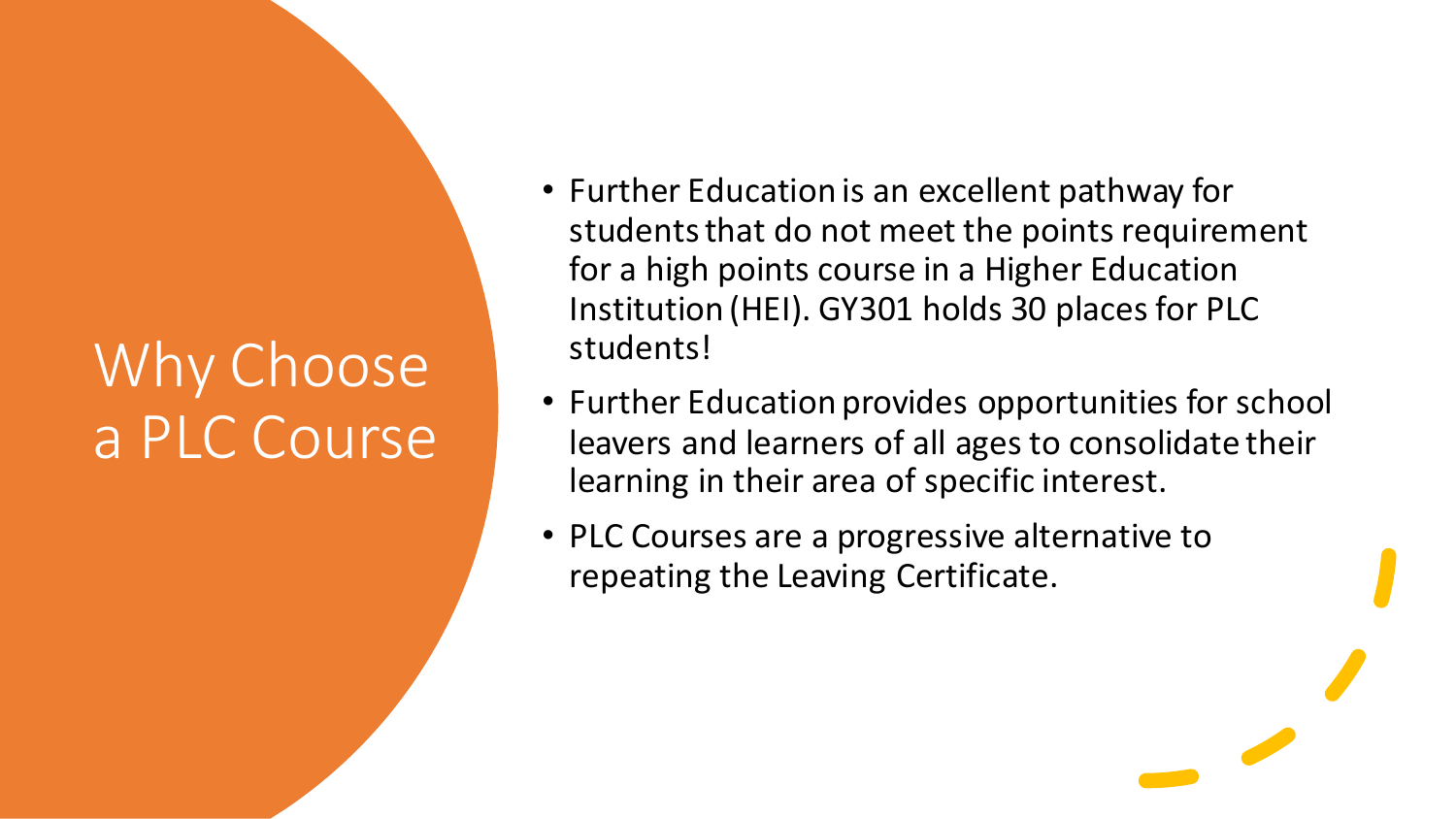#### What are my options?

#### Courses Offered in..

- Schools
- Post Leaving Cert Colleges
- Education and Training Boards
- Multiple options in every county in **Ireland**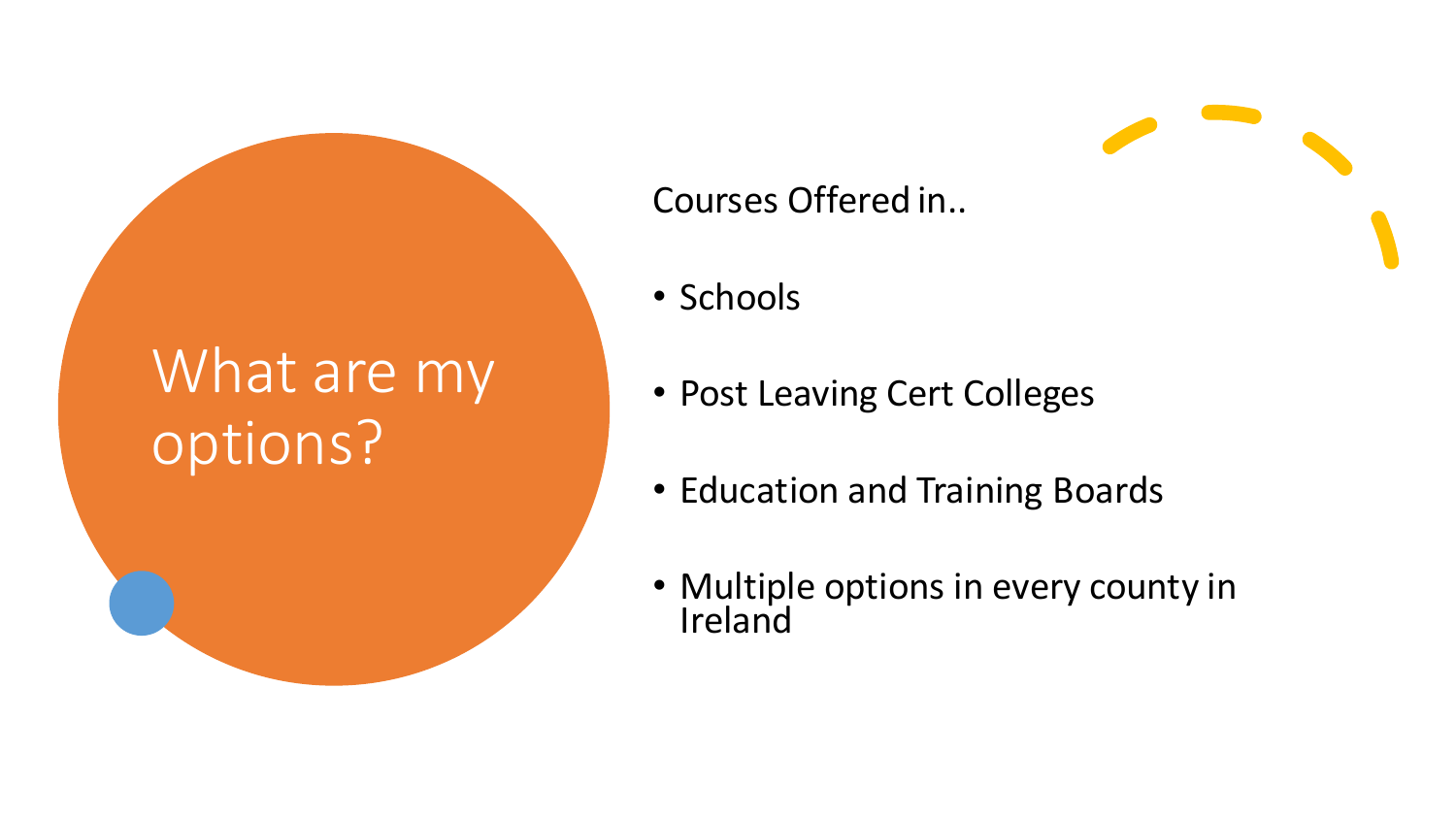#### Galway

- Galway Technical Institute
- Galway Community College
- St. Cuan's
- Colaiste Mhuire Ballygar
- Clarin College Athenry
- Colaiste an Chreigain, Mountbellew
- Mountbellew Agricultural College
- Glenamaddy Community College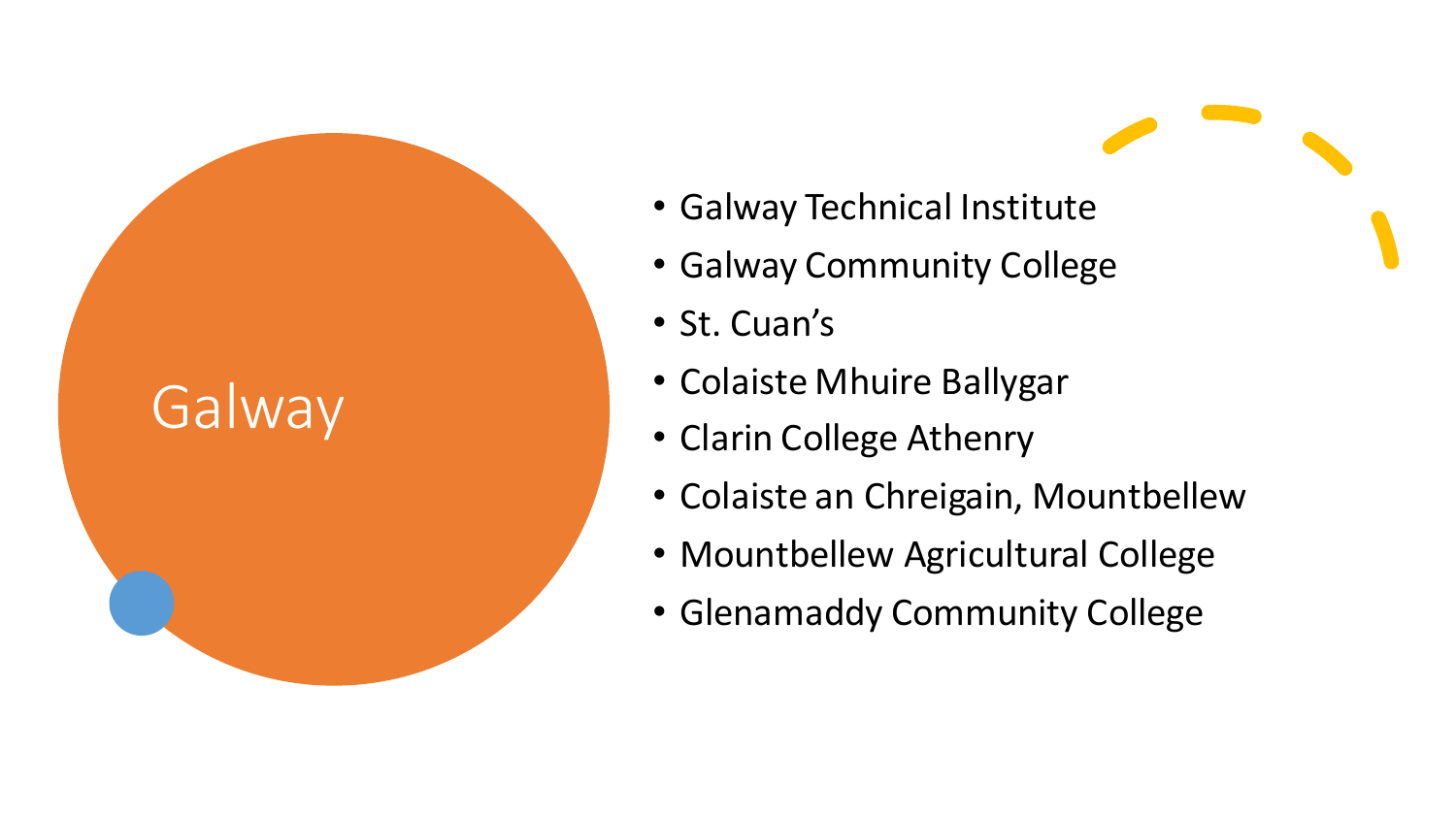#### Westmeath

- Moate Business College
- Mullingar Community College
- Athlone Community College
- Colaiste Chiarain, Athlone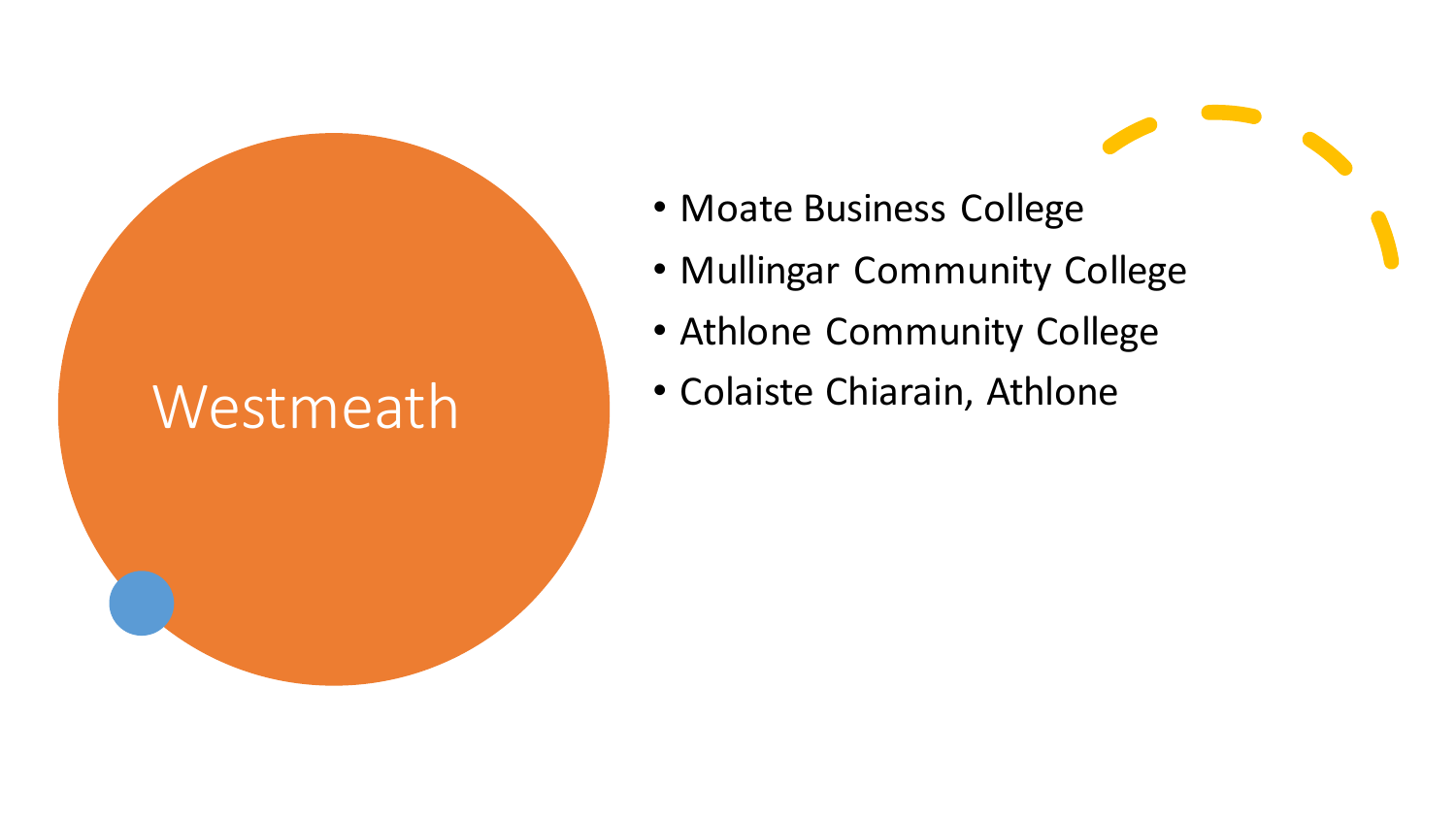# What Areas of Study?

- Agriculture, Animals & Food
- **STEM, Environment & Construction**  $\psi$
- $\vee$  Healthcare, Wellbeing & Sport
- Creative Arts, Fashion & Media
- Government, Law & Education w
- Accountancy, Finance & Insurance  $\psi$
- **Business, Sales & Tourism**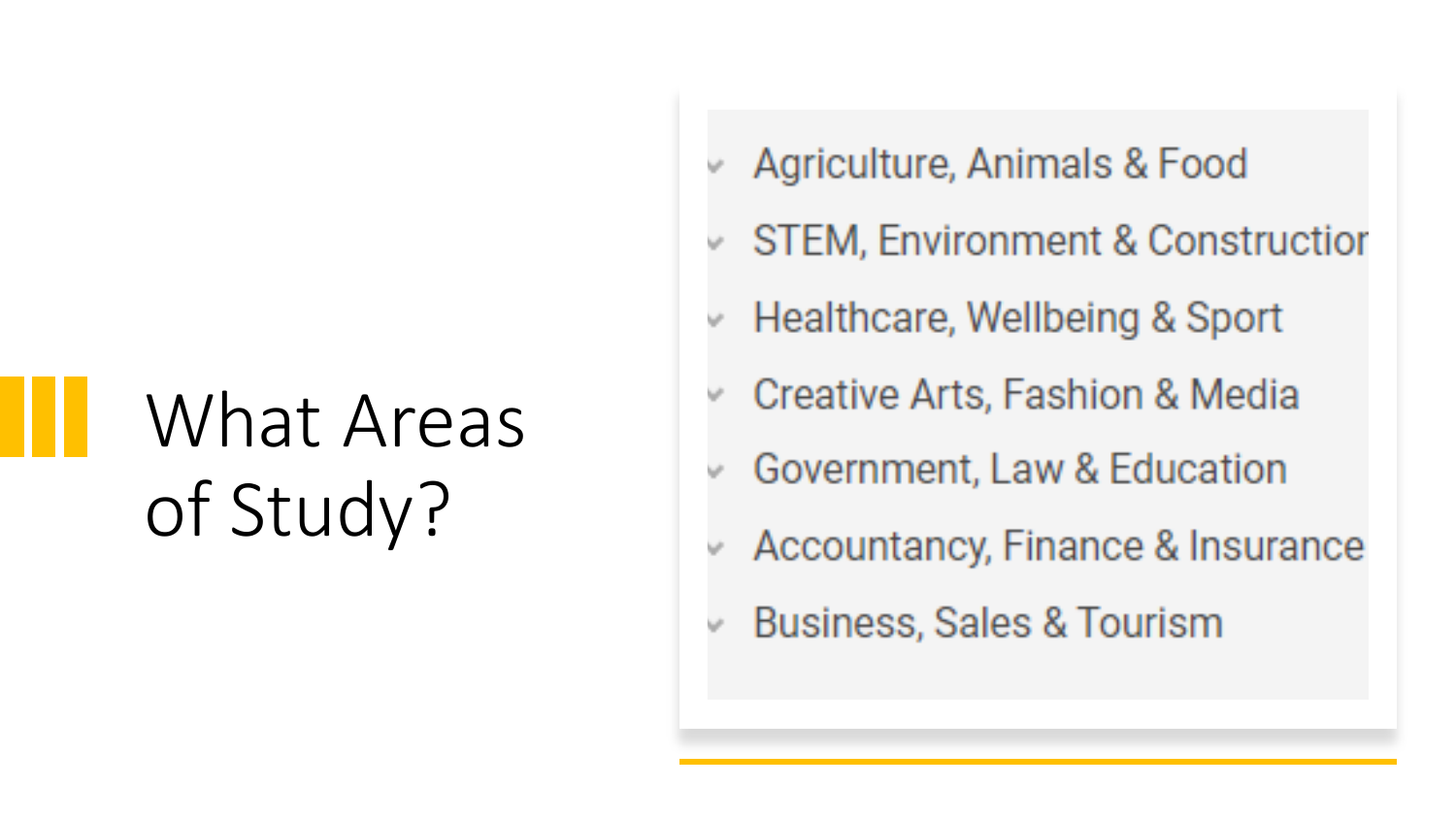#### Progression to Third Level

Students take 7 modules and a work placement

> PASS **MERIT DISTINCTION**

The CAO converts QQI points for these grades for progression to Third Level in the CAO system

Students sit exams and are awarded grade descriptors in each module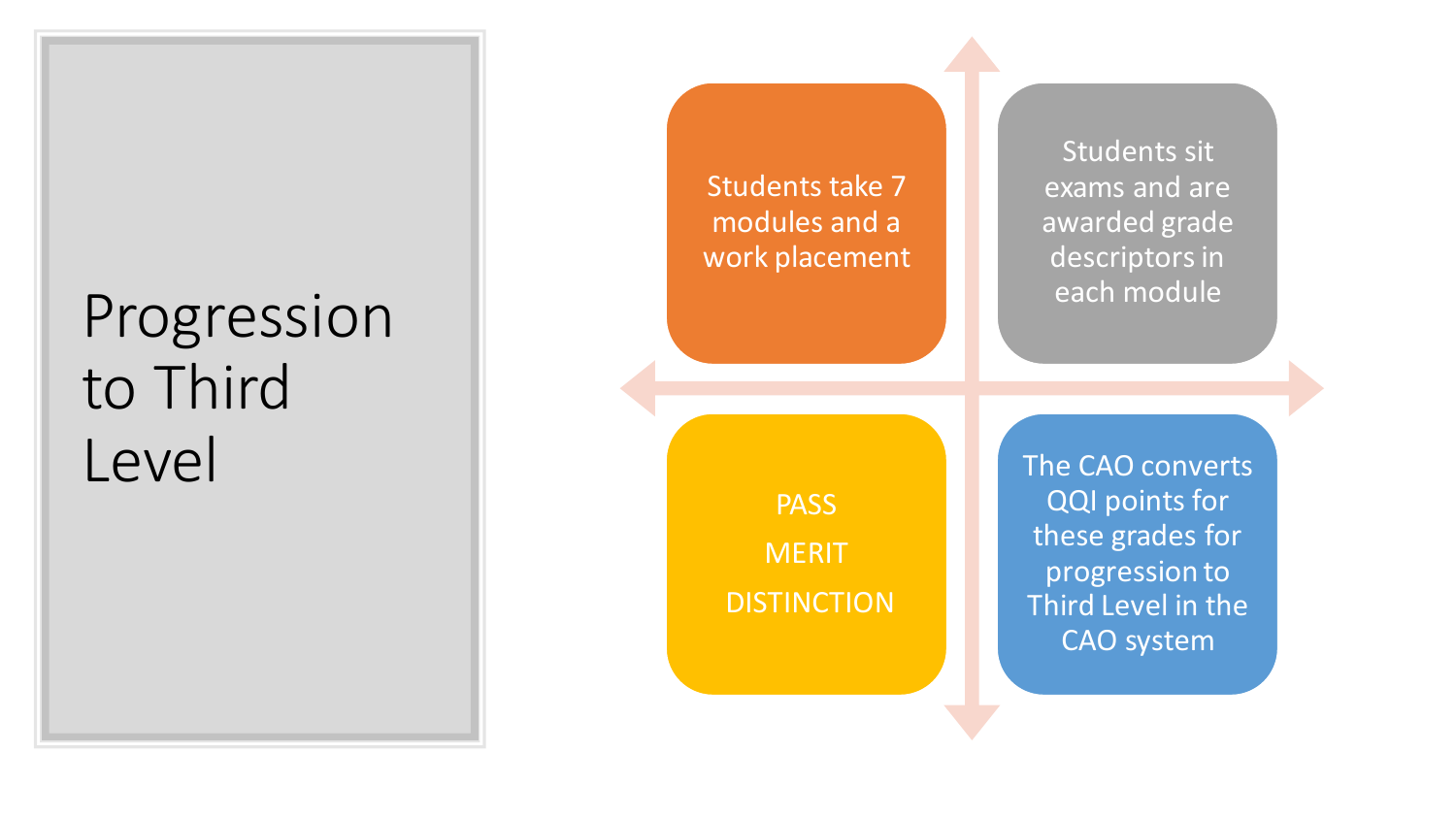#### Does the student compete with Leaving Cert Students?

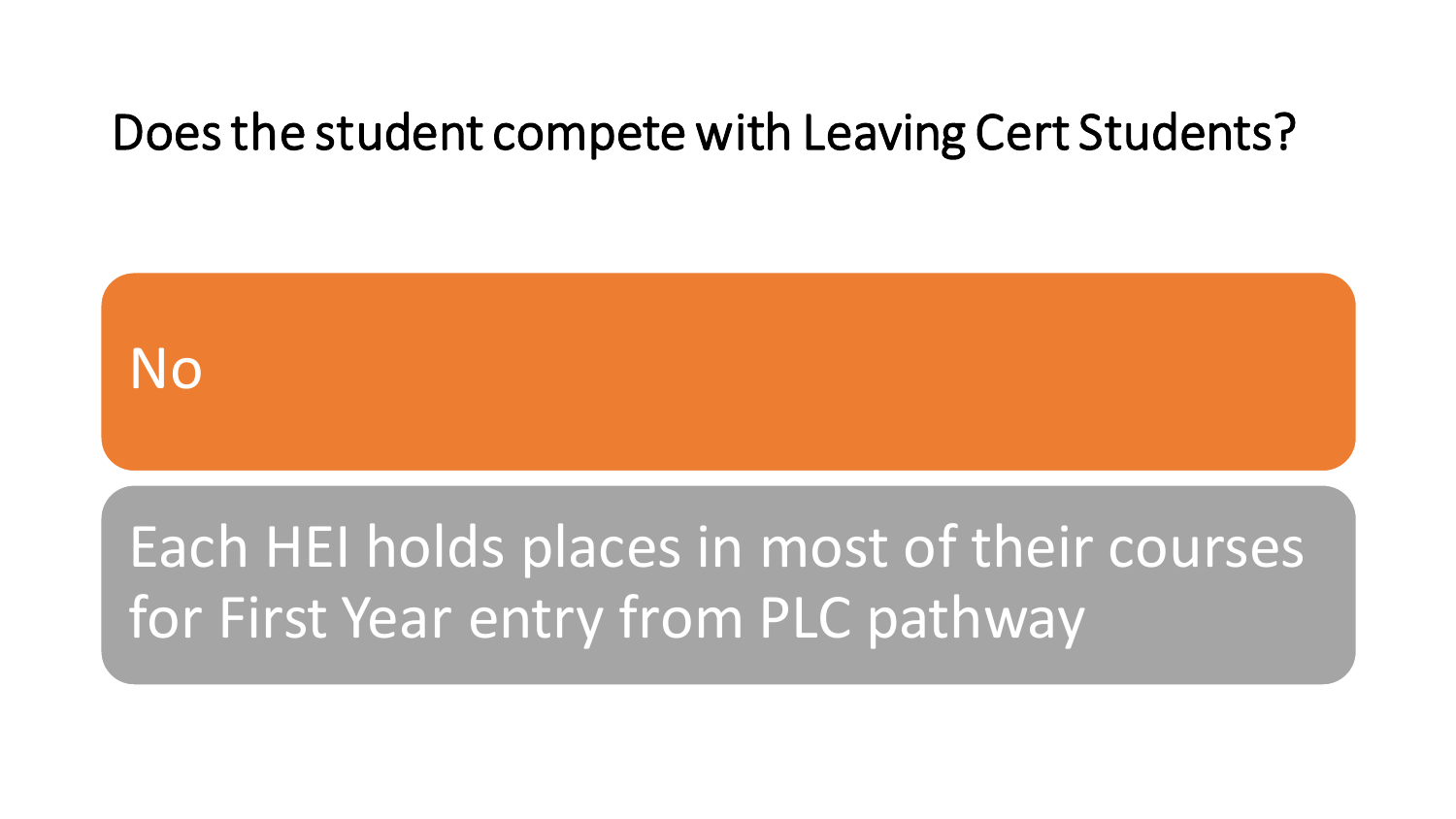Progression **Worked** Example

- NUIG holds 30 places in Science GY301
- Student must have completed a complimentary PLC course at Level 5
- Example 5M3807 Biomedical Science Galway Community College
- What Results are needed to get in?

5 Distinctions out of 8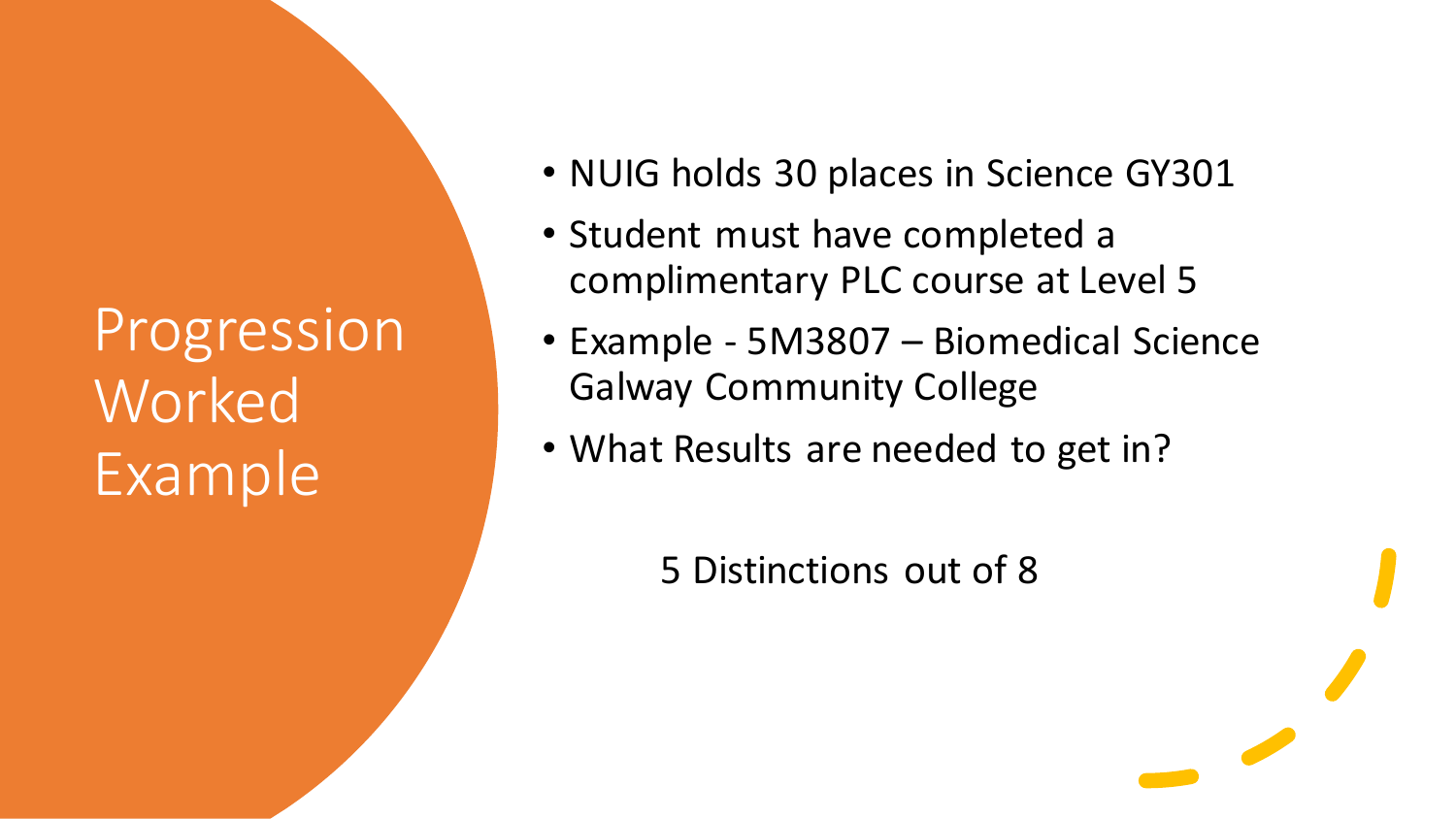# Where do I find the courses?

#### CAREERSPORTAL.IE

#### QUALIFAX.IE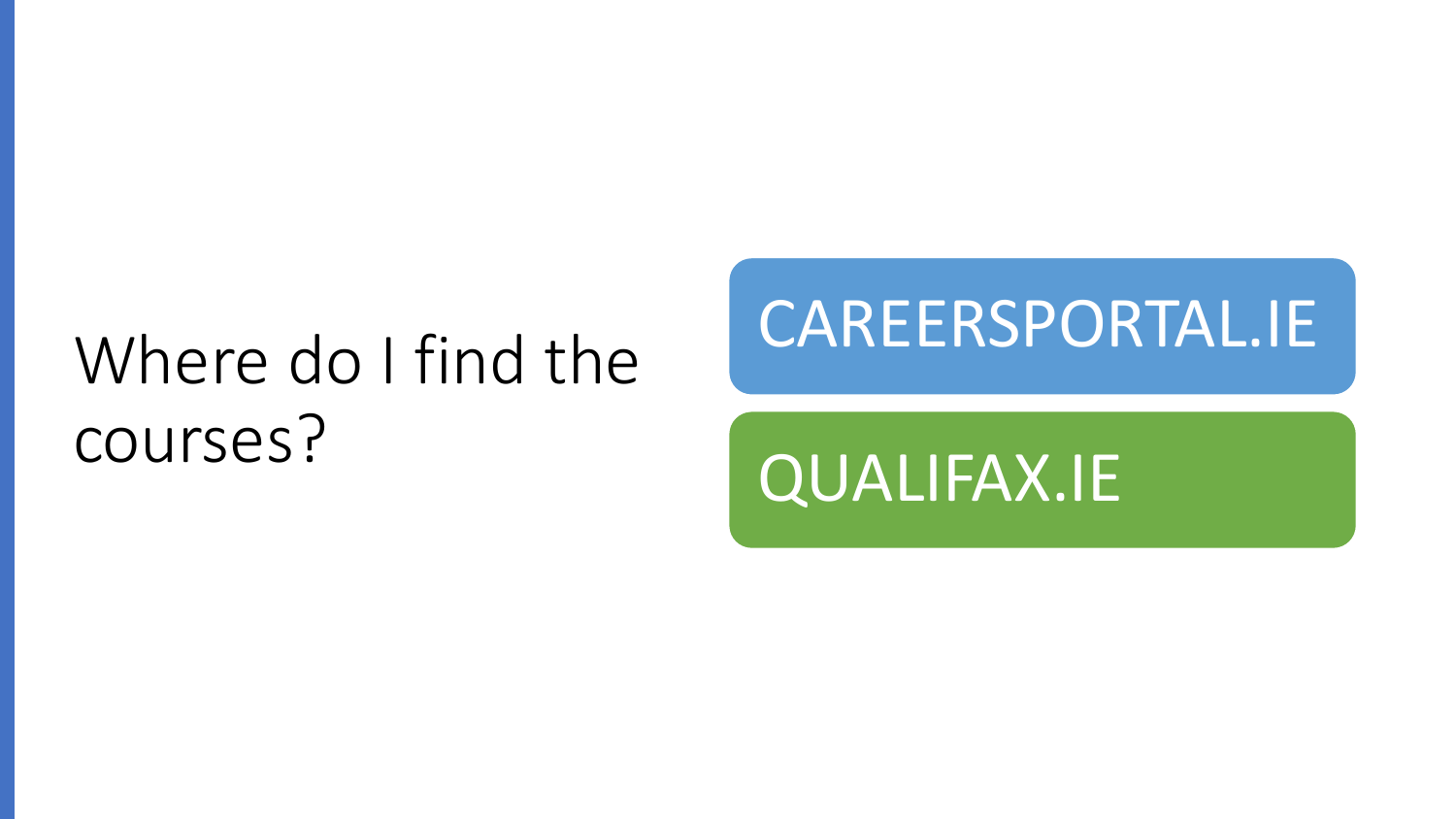| <b>Clear All</b><br>Filter by:                                         | Found 80<br>courses |                                     |                                                                 |                                            |                                   |                       | Sort by                             | <b>Course Title</b> | $\checkmark$ |
|------------------------------------------------------------------------|---------------------|-------------------------------------|-----------------------------------------------------------------|--------------------------------------------|-----------------------------------|-----------------------|-------------------------------------|---------------------|--------------|
| <b>Course Name or Code</b>                                             |                     | PLC (Further Education) X           | Galway X                                                        | Level 5 $\times$                           |                                   |                       |                                     |                     |              |
|                                                                        |                     | Code                                | <b>Course Title</b>                                             | <b>College</b>                             | Level                             | <b>Points</b><br>2020 | QQI<br>Link?                        | <b>Years</b>        |              |
| Example: "ani" will find animal and<br>mechanical.                     | ☆                   | <b>PLC</b><br>5M5163                | <b>Acting &amp; Theatre</b><br>Performance                      | <b>Galway Community</b><br>College         | $\boxed{5}$                       |                       | op                                  | 1 Year              |              |
| My favourites                                                          | ☆                   | <b>PLC</b><br>5M20454               | <b>Agriculture</b>                                              | Mountbellew<br><b>Agricultural College</b> | $\left(5\right)$                  |                       | o                                   | 1 Year              |              |
| <b>Course Type</b><br>clear                                            | ☆                   | <b>PLC</b><br>5M2768                | <b>Animal Care - Veterinary</b><br><b>Assistant</b>             | <b>Clarin College</b>                      | (5)                               |                       | $\boldsymbol{\delta}^{\mathcal{O}}$ | 1 Year              | v            |
| PLC (Further Education)<br>$\sqrt{ }$<br><b>CAO</b> (Higher Education) | ☆                   | <b>PLC</b><br>5M2181                | <b>Applied Social Studies</b>                                   | <b>Galway Technical</b><br>Institute       | $\begin{bmatrix} 5 \end{bmatrix}$ |                       | op                                  | 1 Year              |              |
| Direct Entry (Higher Education)<br><b>Apprenticeship Courses</b>       | ☆                   | <b>PLC</b><br>5M1985                | <b>Art and Design: Portfolio</b><br>Preparation                 | <b>Galway Technical</b><br>Institute       | $\left(5\right)$                  |                       | op                                  | 1 Year              |              |
| <b>Employment Courses</b><br>Intellectual Disability Programmes        | ☆                   | <b>PLC</b><br>5M1995                | Art Graphic Design & Art<br><b>Portfolio Preparation</b>        | <b>Galway Community</b><br>College         | $\left(5\right)$                  |                       | <b>o</b> p                          | 1 Year              |              |
| <b>Course Level</b><br>clear                                           | ☆                   | <b>PLC</b><br>5M2102                | <b>Auctioneering and Estate</b><br><b>Agency Administration</b> | <b>Galway Technical</b><br>Institute       | (5)                               |                       | o                                   |                     |              |
| Level 9                                                                | ☆                   | <b>PLC</b><br>B&A                   | <b>Barbering and</b><br><b>Hairdressing</b>                     | Colaiste an<br>Chregain                    | $\begin{bmatrix} 5 \end{bmatrix}$ |                       |                                     | 1 Year              |              |
| Level 8<br>Level <sub>7</sub><br>Level 6                               | ☆                   | <b>PLC</b><br>5M3471<br><b>ITEC</b> | <b>Beauty Therapy</b>                                           | <b>Galway Technical</b><br>Institute       | $\begin{bmatrix} 5 \end{bmatrix}$ |                       |                                     | 1 Year              |              |
| $\sqrt{ }$ Level 5                                                     | Δ                   | <b>PLC</b>                          | <b>Biomedical</b>                                               | <b>Galway Community</b>                    | - 1                               |                       | △.                                  | 1999                |              |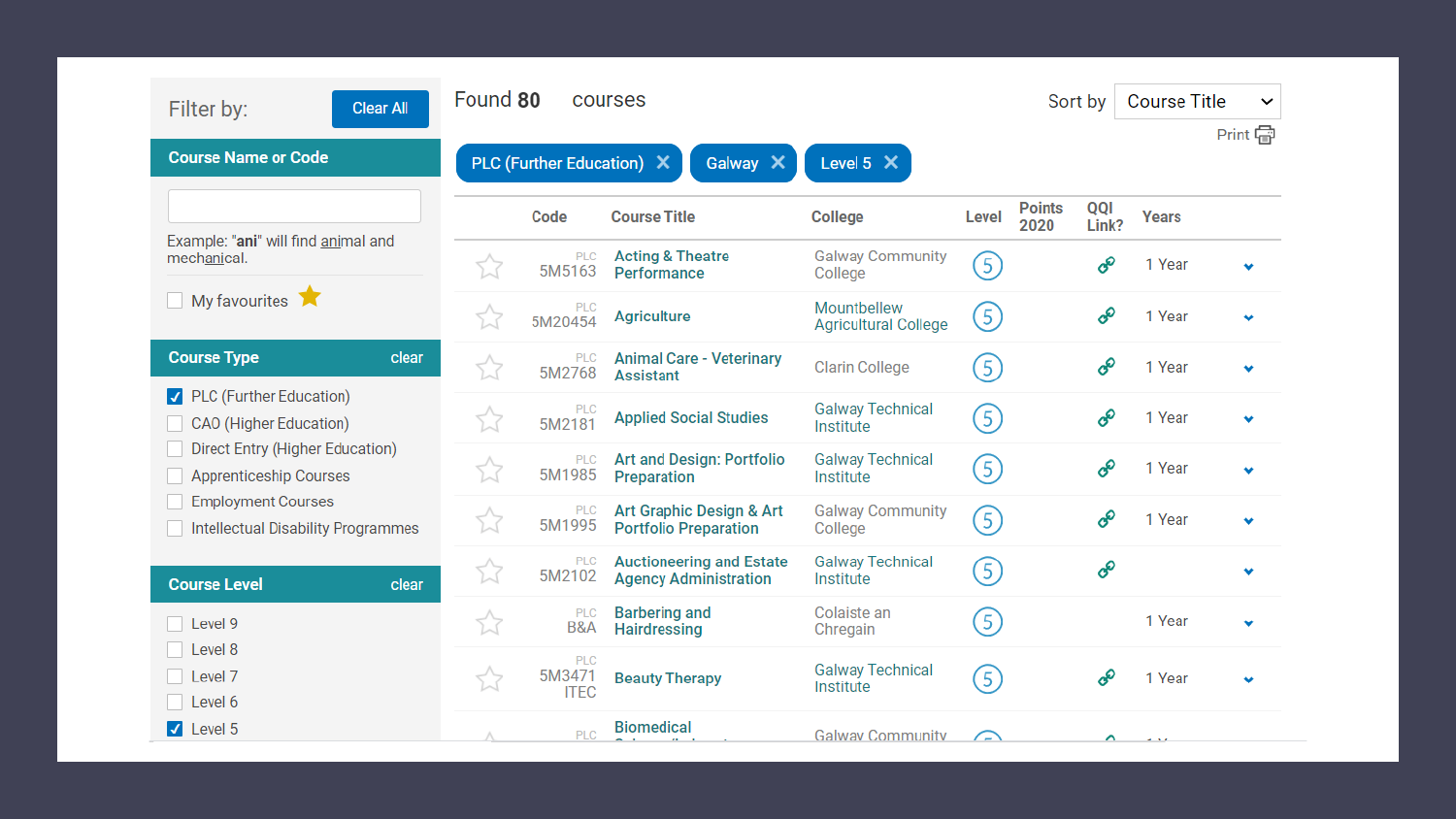

| <b>Search this site</b> | Qualifax Website |
|-------------------------|------------------|
|                         |                  |

 $\overline{1}$ 

| <b>Home</b>                                                                                   | <b>Students</b>          | <b>Adult learners</b> |                          | <b>Guidance professionals</b>   | <b>Parents / Family</b> | <b>News</b> | <b>NFQ</b> |   |
|-----------------------------------------------------------------------------------------------|--------------------------|-----------------------|--------------------------|---------------------------------|-------------------------|-------------|------------|---|
| Ť<br>You are here: Home > Students > Course Finder > PLC Post Leaving Cert<br><b>Bookmark</b> |                          |                       |                          |                                 |                         |             |            | 日 |
|                                                                                               | In this section          |                       |                          | <b>Search Post Leaving Cert</b> |                         |             |            |   |
| <b>Students</b><br>Þ                                                                          |                          |                       |                          |                                 |                         |             |            |   |
| <b>Career Events</b><br>Þ.                                                                    |                          | ?                     | View Search Help         | <b>Advanced Search</b>          |                         |             |            |   |
| Þ                                                                                             | <b>Choosing a Career</b> |                       |                          |                                 |                         |             |            |   |
| <b>Course Finder</b><br>×.                                                                    |                          |                       | Course<br>Title/Keywords |                                 |                         |             |            |   |
| <b>All Courses</b>                                                                            | .                        |                       | <b>Course Code</b>       |                                 |                         |             |            |   |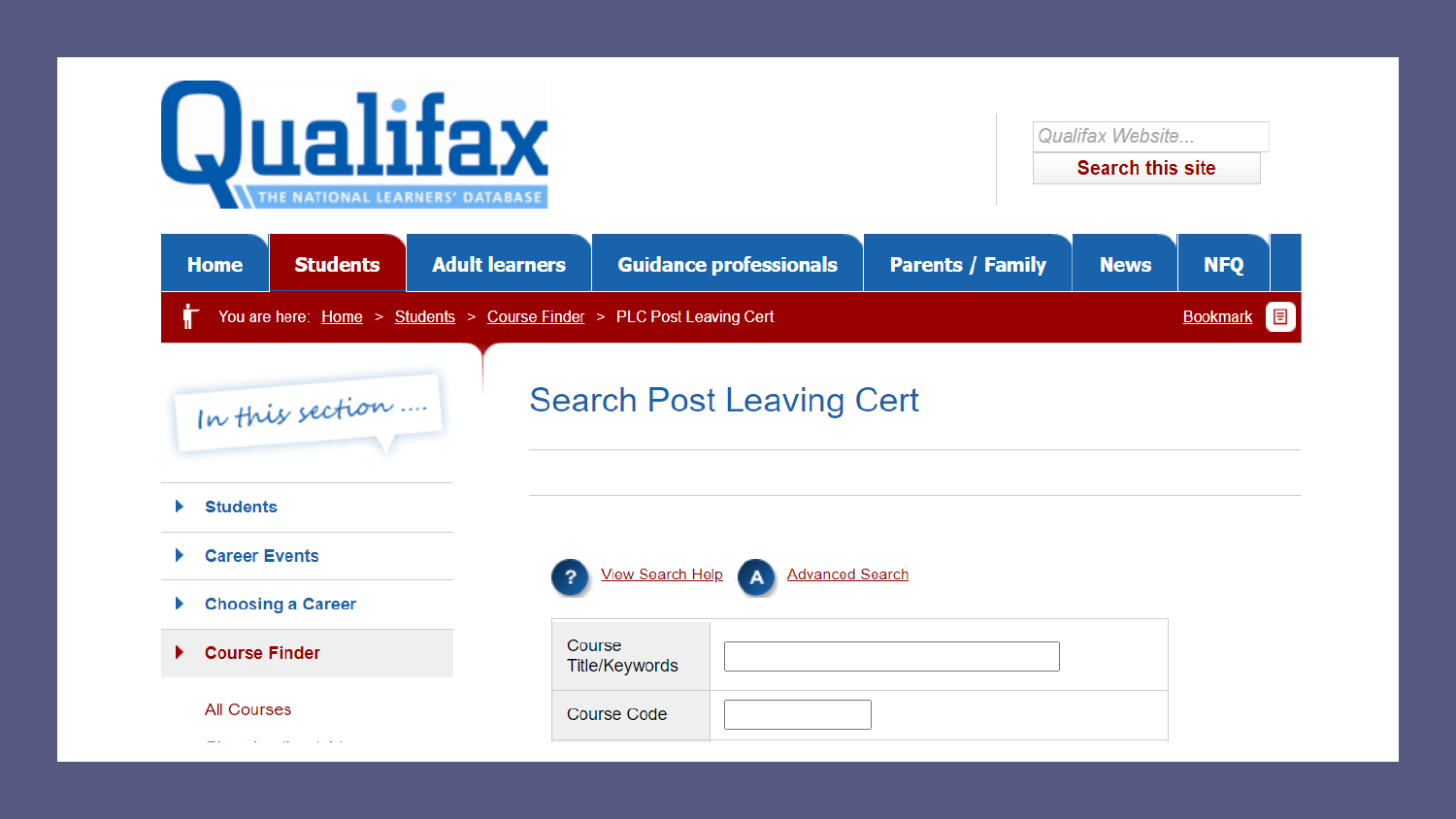#### QQI FET/FETAC Requirements Look-up (CAO Courses

FETAC level 5/6 major awards are made up of a number of component awards. Differer its lead to different major awards.

tant must be getting a FULL major award. Some courses require a specific major award ade in specific components.

ration on the evaluation of QQI FET/FETAC qualifications, click here.

FETAC requirements are provided where supplied. For HEIs not listed, you may wish to lirements by clicking here.

AO course code and click on Go:

ode : GY301 Go

Use to find suitable PLC courses for **CAO Choices**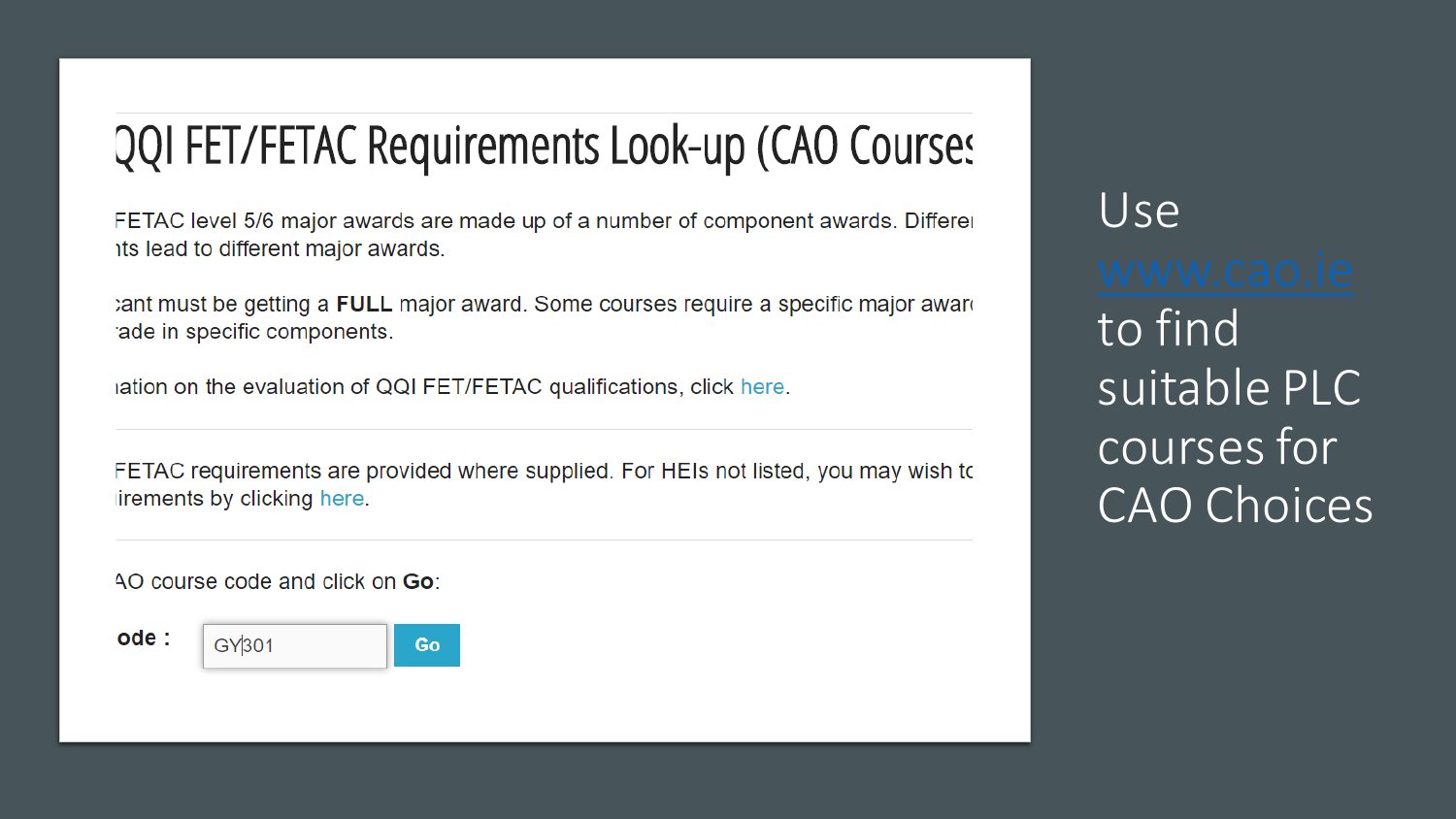#### Do this research for all CAO course choices........ **KNOWLEDGE IS POWER**

| <b>Course</b> | <b>Course Title</b> | Level | <b>Essential</b><br>major<br>awards                                                  | <b>Essential component awards</b>                                                                                                                                                                                                                                                                                                                                                                                              | Notes (Info)               |
|---------------|---------------------|-------|--------------------------------------------------------------------------------------|--------------------------------------------------------------------------------------------------------------------------------------------------------------------------------------------------------------------------------------------------------------------------------------------------------------------------------------------------------------------------------------------------------------------------------|----------------------------|
| GY301         | Science             | 8     | <b>CASLT</b><br>5M3807<br><b>CELTX</b><br><b>CITXX</b><br>5M0529<br>5M0536<br>5M5267 | 5 Distinctions. The qualification must include a distinction in:<br>• C20139 or 5N1833 or C20174 or C20175 or 5N18396 or 5N0556<br>and 3 from the following:<br>• C20006 or 5N2746<br>• C20011 or 5N2747<br>$\cdot$ C20012<br>$\cdot$ C20013<br>• C20016 or 5N1606<br>• C20018 or 5N1774<br>• C20033 or 5N2751<br>• C20040 or 5N1638<br>• C20048 or 5N1460<br>• B20012 or 5N0783 or B20028 or 5N1977<br>$-5N0541$<br>$-5N0548$ | Qta/One/-<br>$(30$ places) |
|               |                     |       |                                                                                      |                                                                                                                                                                                                                                                                                                                                                                                                                                |                            |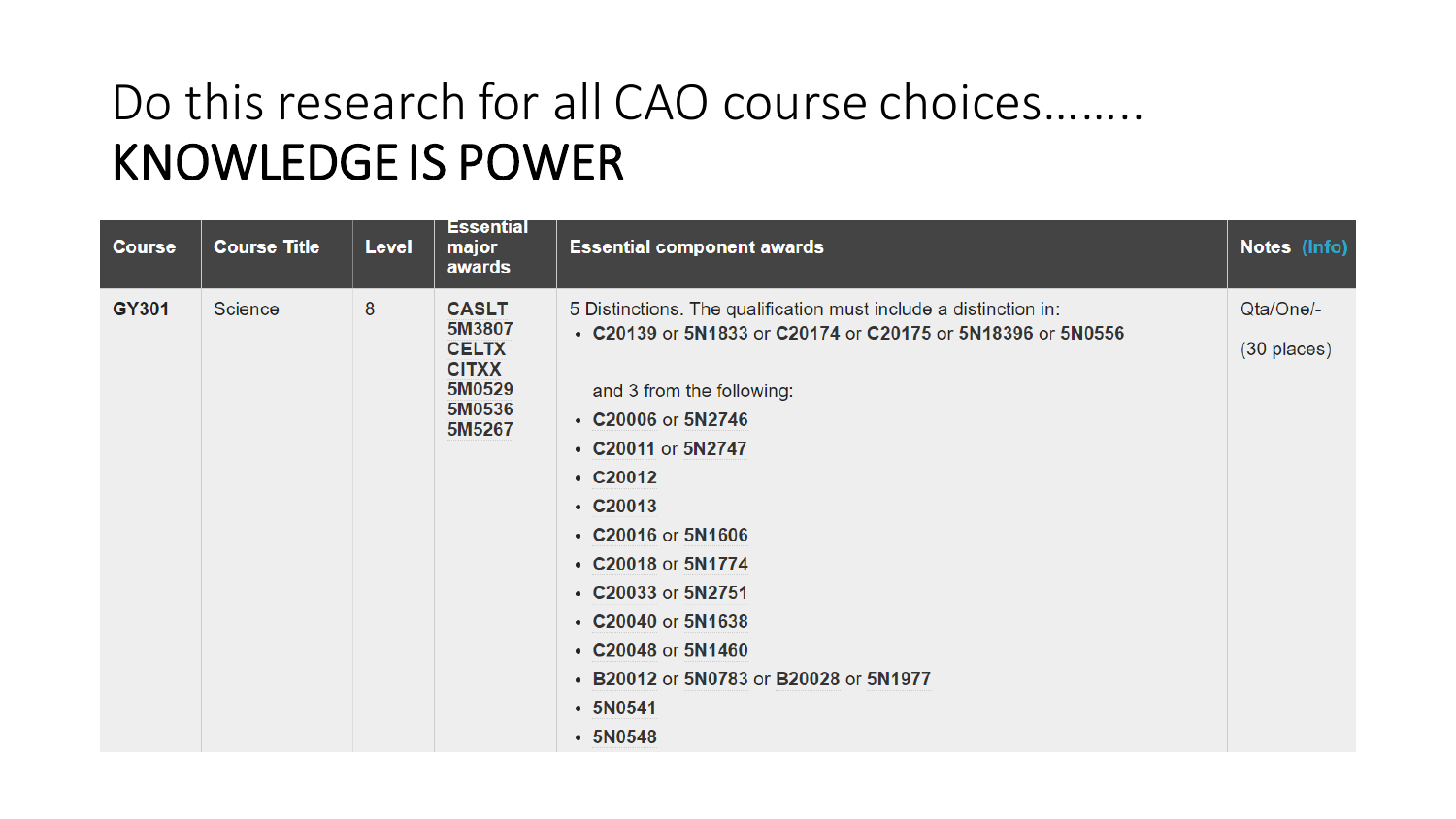### How do I Apply?

#### Applications open typically in February Students apply directly to the College

Usually online No charge for application

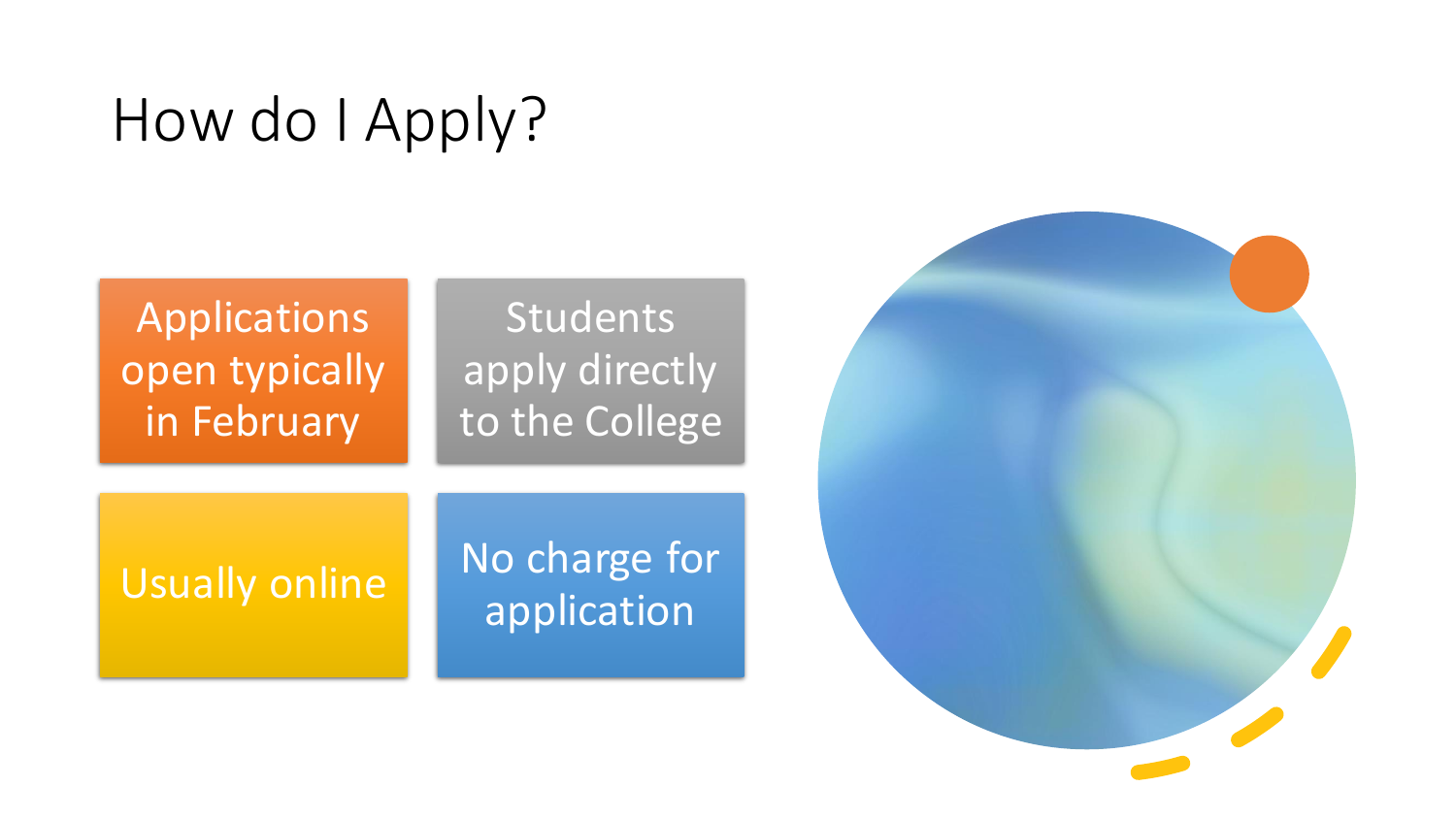### What do I need to get in?

Interview

Five passes in the Leaving **Certificate** 

Apply early for popular courses

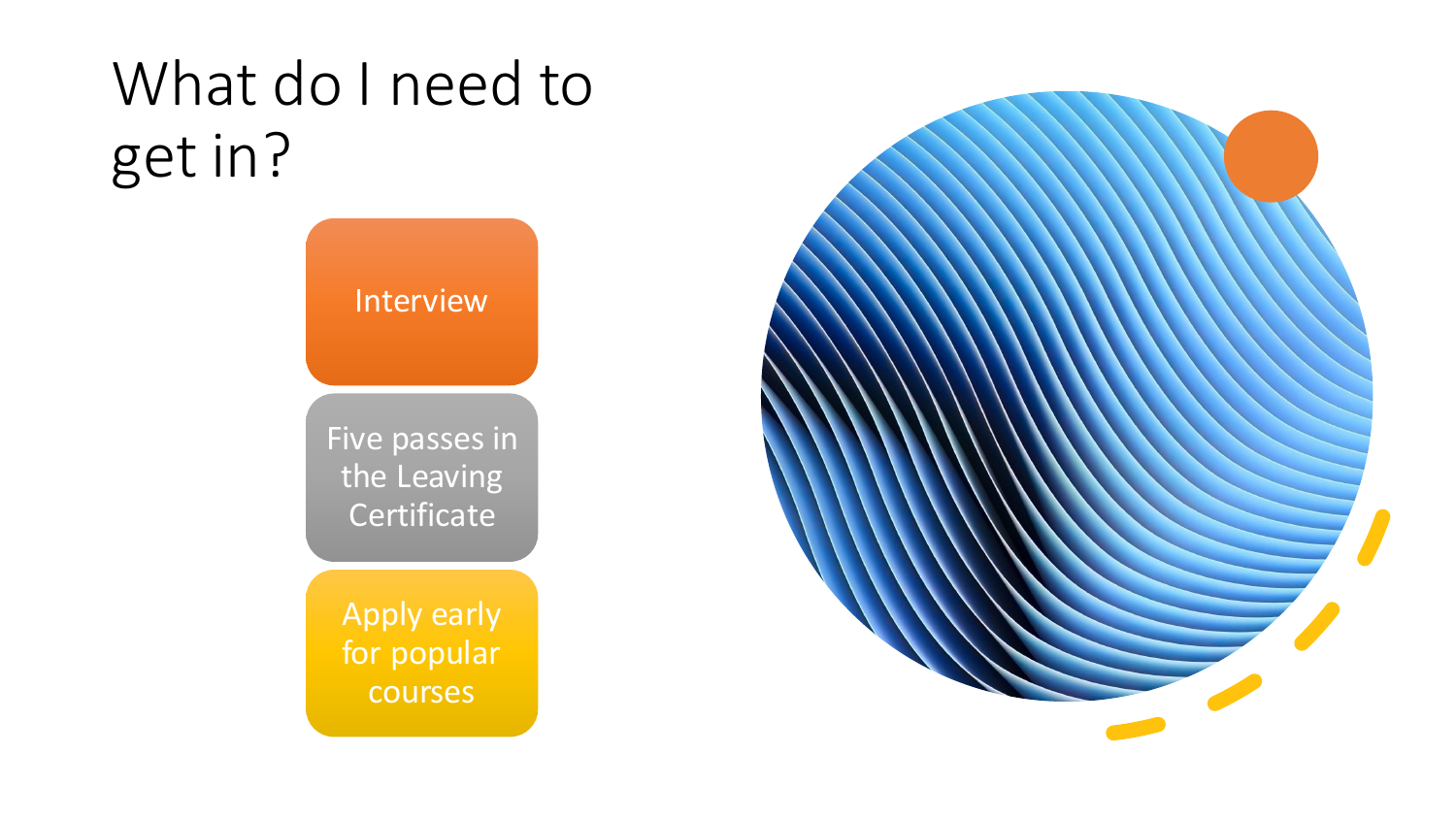#### Are they Recognised Abroad?

- YES
- ACCREDITED BY QQI
- PLC Courses offered at Level 5 & 6 on National Framework of Qualifications (NFQ)
- NFQ recognised by European Framework of Qualifications (EFQ)
- Every year 100's of Irish Students start Nursing in the UK after Level 5 PLC in Nursing Studies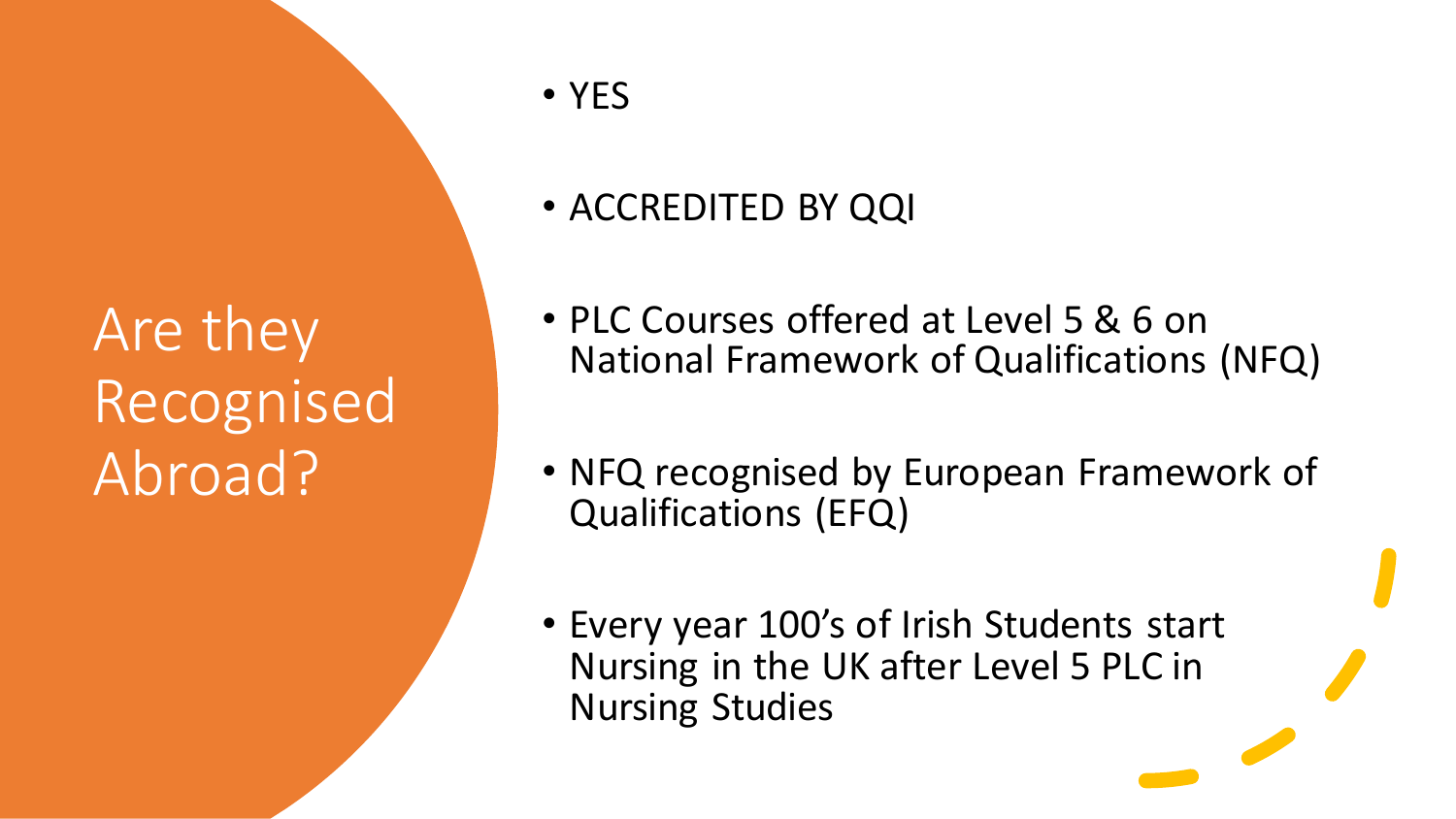## What is the Cost?

Courses typically cost €300 to €450

Students eligible for the SUSI grant have this waived

SUSI Maintenance grant available also